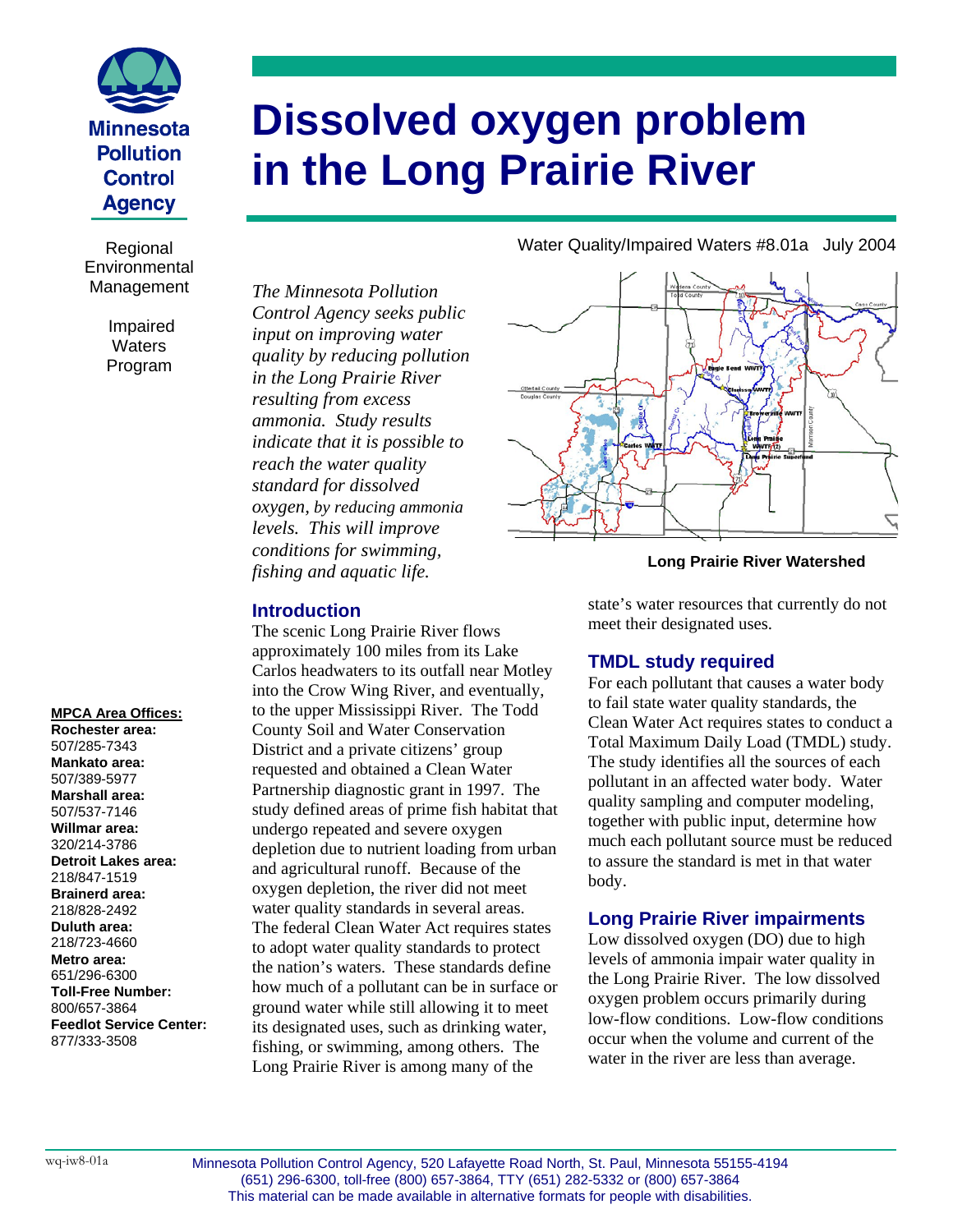Long Prairie River TMDL Impaired Waters Program

## **The dissolved oxygen problem**

The pollutants of concern for low DO are carbonaceous and nitrogenous biochemical oxygen demand (CBOD and NBOD). BOD occurs when organic material decays and consumes dissolved oxygen in the process. CBOD is a general measure of organic materials such as sewage solids, animal wastes, animal and other food processing wastes and plant litter. NBOD is a general measure of how much oxygen is used to break down nitrogen-based pollutants – in this case ammonia. This process leaves less oxygen available for aquatic life, which can cause fish kills.

The pollutants of concern originate from both point and nonpoint sources in the watershed. Point source refer to a specific discharge point such as a pipe. Non-point refers to overland runoff. Point sources requiring permits under the National Pollutant Discharge Elimination System (NPDES) include five municipalities with wastewater treatment facilities. Non-point sources include runoff from agricultural land. The main crops are potatoes, corn, soybeans, and alfalfa.

Subwatersheds that exhibit high pollutant export have been identified in this study through modeling based on agricultural practices, topography, soil characteristics, climatology, and other factors. The point (wastewater facilities) and nonpoint (agricultural) sources are not equal contributors at any one time or place in the watershed. This is why monitoring and modeling are important in the development of a TMDL.

## **Model helps identify ammonia reductions**

The MPCA hired a consultant (Wenck Associates, Inc.) to complete a modeling study of the Long Prairie River. The model helps to identify the most efficient and practical methods of attaining the ammonia (and resulting BOD) reductions. It also helps to quantify pollutant contributions by tributary, land use, and pollutant source. As a result, targets in each of the modeled watersheds will be established to reduce ammonia loading to the Long Prairie River.

An overall reduction in ammonia from all sources is desirable. However, the ammonia loads during low-flow conditions are of primary importance because it is during low-flow conditions that the dissolved oxygen standard is violated. To solve this problem, wastewater plants and

Water Quality/Impaired Waters #8.01a July 2004

other direct discharges will need greater reductions because they contribute more ammonia during this time.

Other sources such as agricultural runoff contributions are limited **during low flow conditions** due to decreased runoff. It is important to note that runoff sources will also play a role in solving this problem, even at low flow, as no source alone can resolve the problem. During high flow conditions, the agricultural sources play a larger role in the dissolved oxygen problem, consequently these sources need to be addressed too.

# **Solving the problem**

Results from the study indicate that, with ammonia reductions, it is possible to meet the dissolved oxygen standard in the Long Prairie River during low flow conditions. The MPCA would like input from stakeholders in the Long Prairie River on how to achieve these reductions. From July 22, 2004, until August 23, 2004, people will have the opportunity to comment on the report that has been developed to present the results of monitoring and modeling, as well as proposed solutions. Following the public comment period, a report will be submitted to the U.S. Environmental Protection Agency, (EPA) on September 1, 2004, for approval. The report is a requirement of EPA, under the Clean Water Act.

## **For more information**

For more information, contact Pat Shelito, (218)828-2493, or Hafiz Munir, (651)296-9286. Toll free: (800)657 3864. On the Web, visit<http://www.pca.state.mn.us/water/tmdl>